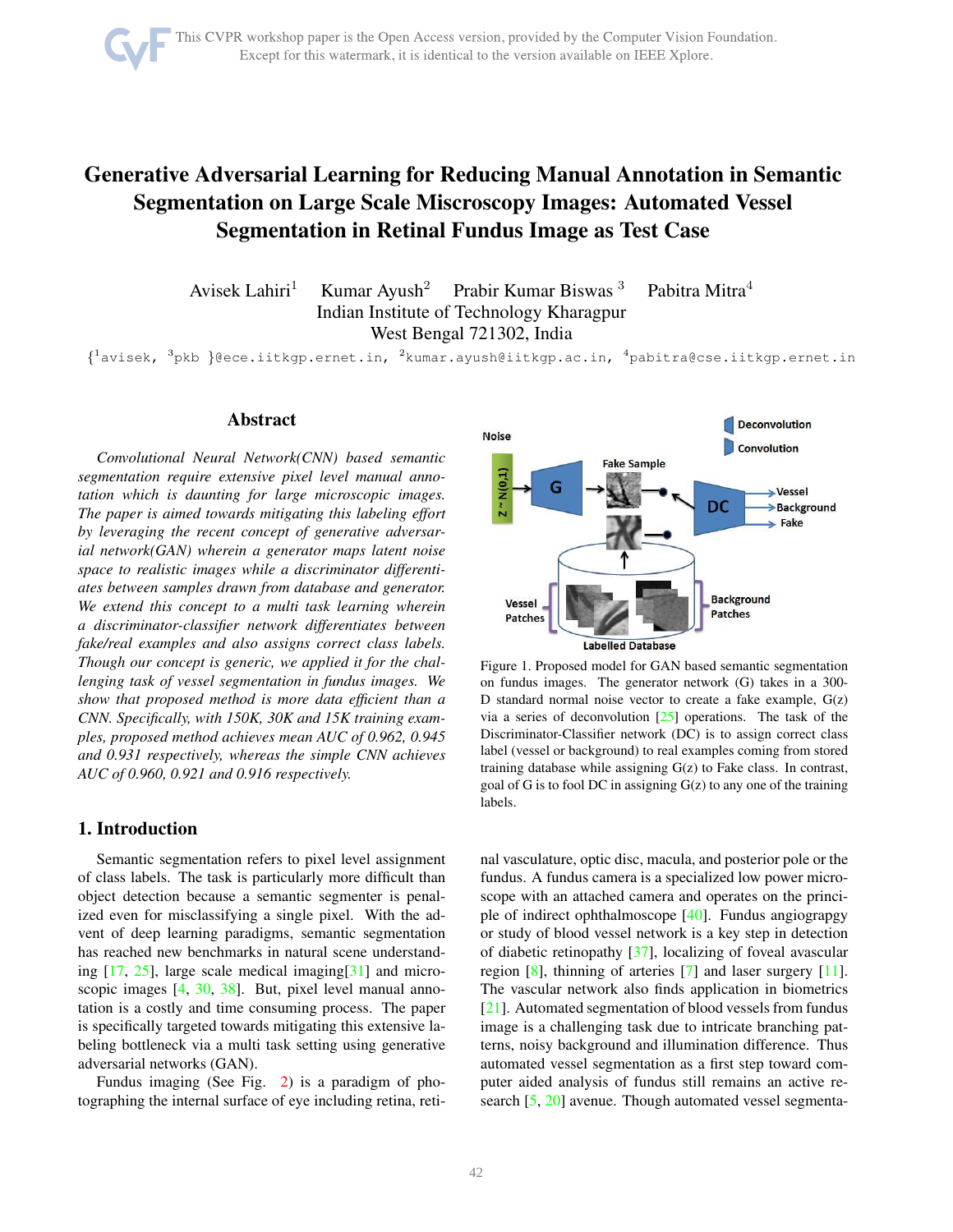<span id="page-1-2"></span>tion in fundus images was a well researched topic from last decade [\[22,](#page-6-8) [28,](#page-6-9) [24\]](#page-6-10), the algorithms depended on indigenous hand crafted features. But, in recent years, the paradigm has shifted towards data driven learning by leveraging hierarchical feature representation capability of deep neural networks. Algorithms exploiting deep autoencoders and convolutional neural networks (CNN) has set up new benchmarks for retinal vessel segmentation  $[5, 13, 20]$  $[5, 13, 20]$  $[5, 13, 20]$  $[5, 13, 20]$ . There are broadly two paradigms of applying deep learning algorithms for vessel segmentation, viz., a) Central pixel prediction: In this method, a training algorithm is fed with a fixed sized rectangular image patch and label of central pixel is assigned as the class label of the patch. Some of the initial deep learning algorithms for this task used deep stacked denoising auto encoder for reconstructing patches extracted from training images. This is a stage wise unsupervised learning framework in which the neural network greedily learns to efficiently encode fundus patches into lower dimensional space. Next step is to refine the entire network end-to-end with class labels. Recent works by [\[18,](#page-5-3) [13,](#page-5-2) [32\]](#page-6-11) closely follows this method. Authors have also used end-to-end supervised training of CNNs on the image patches [\[19\]](#page-5-4). In this paper we focus on central pixel prediction. b) Structure prediction: Recent works on semantic segmentation for natural images show that it is more beneficial to predict class labels for all pixels of a given patch rather than the central pixel. This is poplar in computer vision community as deep structural learning [\[15\]](#page-5-5) since it aids in better encapsulation of neighboring structure information for making class predictions. These models are also popular as fully convolutional semantic segmenters (FCN) [\[17\]](#page-5-0). Such FCNs have been successfully applied for retinal vessel segmentation to achieve benchmark performances [\[1\]](#page-4-4).

But training a CNN is data extensive task. This paper aims at reducing manual annotation effort by posing the segmentation problem in a semi supervised learning framework which leverages using the recent concept of generative adversarial network  $[6]$ . It is to be noted that the contribution of the paper is not in achieving new state-of-theart performance in vessel segmentation but rather to showcase the data efficacy of GAN based semantic segmentation paradigm. Though the concept is generic, we apply the proposed method for label free angiography on fundus images. Our main contributions in this work are summarized below:

- To our best knowledge, this is the fist work which leverages GAN for semi supervised learning on large scale fundus imaging modality for automated blood vessel segmentation.
- We achieve comparable performance (sometimes even better) with recent CNN based segmentation techniques while using upto 9X times less training data
- We show that performance of simple CNN based seg-



<span id="page-1-0"></span>Figure 2. Exemplary training fundus images with corresponding manual annotation of blood vessels from DRIVE dataset. The task of automated vessel segmentation is particularly challenging due to significant illumination variation, abrupt torosity of vessels and complex vascular network.

menter starts deteriorating faster on smaller datasets compared to GAN-CNN

- For the first time, we generate  $32 \times 32$  dimensional synthetic fundus patches from latent noise vectors. The synthetic samples closely resemble the original training examples.
- We show that the difference of performances between simple CNN and GAN-CNN is statistically significant when trained on smaller training sets.

## 2. Generative Adversarial Learning

Generative adversarial network (GAN) [\[6\]](#page-4-5) presents a two player min-max game between a generator (G) and discriminator (D) network. The idea is to simultaneously train the D and G networks. G is trained to map random vectors  $z \in \mathbb{R}^Z$  to synthetic image vector,  $\tilde{x} = G(z)$ . The objective of D network is to distinguish between real examples,  $x \sim p_{data}(x)$ , from synthetic examples,  $G(z) \sim p_G(z)$  generated by G.  $D(x)$  represents the probability that a sample  $x$ belongs to original data distribution. Gradient of output of D with respect to its input is used by G to update its own parameters. Specifically, D and G play a two player min-max game with value function V(G,D):

<span id="page-1-1"></span>
$$
\min_{G} \max_{D} V(D, G) = \mathbb{E}_{\mathbf{x} \sim p_{data}(\mathbf{x})} [\log D(\mathbf{x})]
$$

$$
+ \mathbb{E}_{\mathbf{z} \sim p_{z}(\mathbf{z})} [\log(1 - D(G(\mathbf{z})))] \tag{1}
$$

Though, initially GAN was proposed as an approximate sampler from original data distribution, the concept of adversarial learning have been successfully applied over diversified computer vision applications such as image super resolution  $[14]$ , image impainting  $[41]$ , image-to-image translation [\[16\]](#page-5-7) and video frame prediction [\[23\]](#page-6-13) to name a few.

## 3. Proposed Method

#### 3.1. Semi Supervised Learning with GAN

The original version of GAN can be implemented with 2-way softmax output from discriminator network to find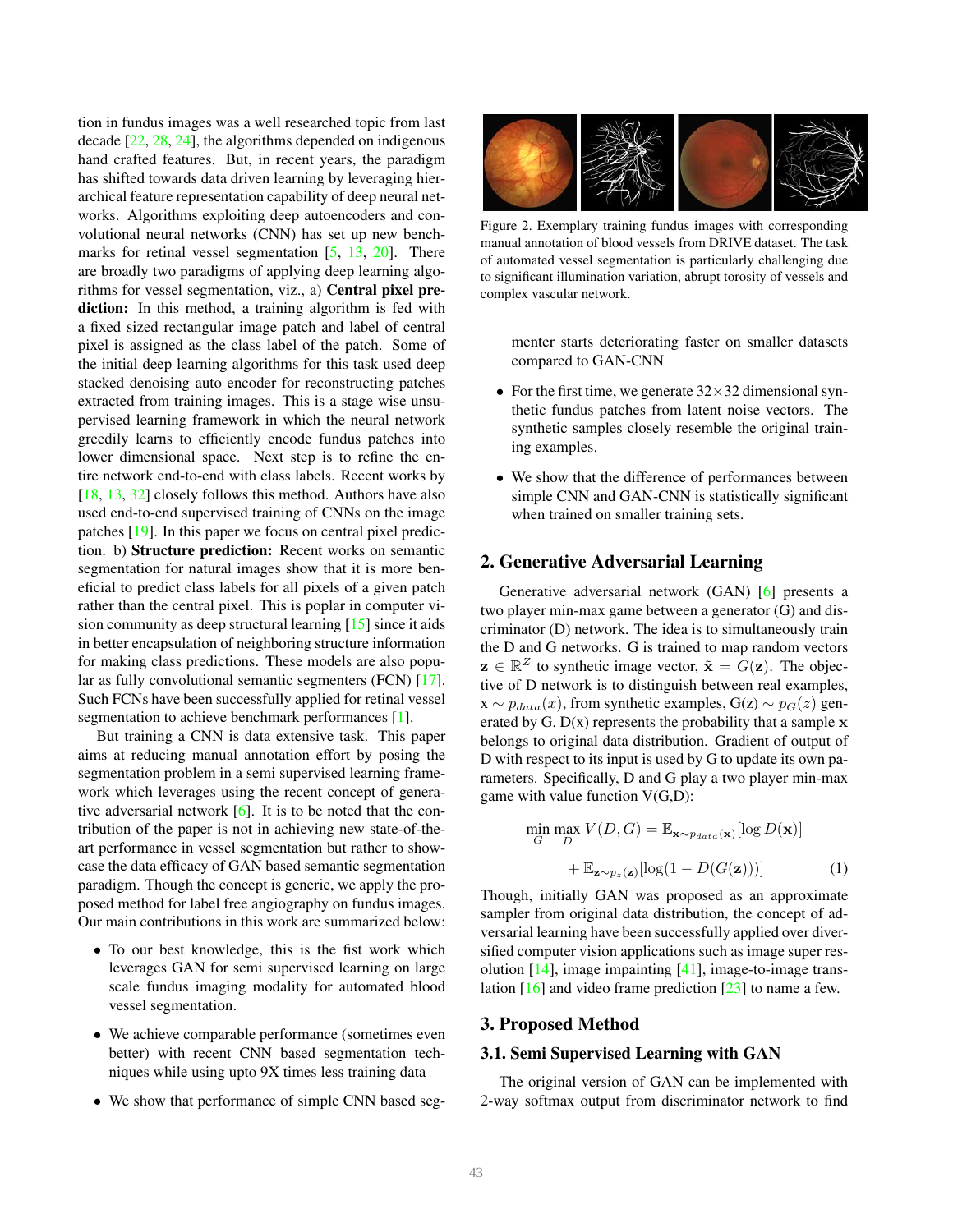<span id="page-2-4"></span>a distribution over [REAL, FAKE]. For the task of semi supervised learning on a database of  $K$  classes, the concept can be easily extended to incorporate a  $K + 1$ -way softmax layer at output of discriminator  $[26, 34]$  $[26, 34]$ ; where, now the prediction labels will be [Class 1, Class, 2,.., Class  $K$ , FAKE]. The revised Discriminator can be termed as a Discriminator-Classifier network (DC net). Let,  $p_{DC}(c =$  $k|x|$  define the probability of belonging to class k given an example x by the DC net.  $k=1,2,...K$  denotes labels from database (in our case K=2; vessel patch and background patch) and k=K+1 denotes the FAKE class. So,  $p_{DC}(c = K + 1|x)$  denotes the probability that x is fake corresponding to  $1-D(G(z))$  in Eq. [1.](#page-1-1) The DC net now has to minimize two types of losses, viz. a) classification loss and b)adversarial loss. Classification loss,  $L_c$  is given by:

<span id="page-2-0"></span>
$$
L_c = -\mathbb{E}_{(x,y)\sim p_{data}(x,y)} log p_{DC}(y|x; y < K+1) \quad (2)
$$

Adversarial loss,  $L_{avd}$ , is given by,

<span id="page-2-1"></span>
$$
L_{adv} = -\mathbb{E}_{x \sim G} log p_{DC}(y = K + 1|x)
$$
 (3)

The DC net is optimized to minimize Eqs. [2](#page-2-0) and [3.](#page-2-1) The generator is updated in such a way so that the DC net places minimum probability over class k=K+1 and thereby fooling DC net to believe that the fake example belongs to one of the legitimate  $K$  classes of the database. So, for training the generator, we need to maximize,  $L_G$ ,

<span id="page-2-3"></span>
$$
L_G = -\mathbb{E}_{x \sim G} \log p_{DC}(y = K + 1|x) \tag{4}
$$

At test time, a real test examples,  $x_t$  is assigned a label,  $y^*(x)$ , according to,

$$
y^*(x) = \underset{y}{\text{argmax}} \ p_{DC}(c = y|x) \tag{5}
$$

The basic diagram of our method is shown in Fig. [1.](#page-0-0)

DC net can be seen as a multi task learning network [\[39,](#page-6-16) [2\]](#page-4-6) where the two tasks of the network is to assign correct class label to a real training sample,  $x \sim p_{data}(x)$ , while to assign high probability to FAKE class when fed with synthetic example,  $G(z)$ . It has been shown in numerous computer vision applications, that multi task learning aids in improving performance over individual tasks provided that the tasks are related [\[3\]](#page-4-7). In [\[34\]](#page-6-15), the authors achieve state-of-the-art semi supervised performance on MNIST and CIFAR datasets using GAN framework.

Invigorated by the success of GAN in semi supervised learning setting, we incorporate a similar learning strategy for semantic segmentation for large scale fundus images. Pixel level annotation is much tedious than image level tagging; thereby bolstering the importance of our contribution towards data efficient semantic segmentation modeling.

#### 3.2. Network Architecture

The network architecture is visualized in Fig. [1.](#page-0-0) We closely adhere to the GAN network specifications of DC-GAN  $[29]$ <sup>[1](#page-2-2)</sup>. Noise vector, z is randomly sampled from 300-D zero mean unit variance normal distribution.  $z$  is then projected to a 32,768-D space and transformed back to a  $8\times 8$  cuboid with 512 channels. Three stages of deconvolution are used for upsampling from  $8\times 8$  to  $64\times 64$ dimension. Though batch normalization [\[9\]](#page-5-8) was initially suggested in DCGAN, recently, it has been observed that batch normalization introduces irrelevant stochasticity for small batch sizes. Following  $[10]$ , we apply instance normalization after every deconvolution followed by Rectified linear unit (ReLU) as non linear activation.

The DC network receives a  $64\times64$  image and passes it through a series of leaky ReLU activated convolutional layers with instance normalization. At last layer, it produces a 3-way softmax output corresponding to background, vessel and fake respectively. Let CILR(f,r,s) denote a convolutional layer with leaky Relu activation after instance normalization. The layer operates with a receptive field of  $r \times r$  with stride of s along height and width and yields  $f$ filters. The architecture of the DC network is as follows: CILR(96,3,1)-CILR(96,3,1)-CILR(96,3,2)-dropout(0.5)- CILR(192,3,1)-CILR(192,3,1)-CILR(192,3,2) dropout(0.5)-CILR(192,3,1)-CILR(192,1,1)-global avgsoftmax $(3)$ ; where dropout $(k)$  is the standard dropout layer for regularization  $[35]$  with keep node probability of k and global avg is global average along height and width dimension followed by 3-way softmax layer.

## 4. Experiments

In this section we provide the details of training dataset, training procedures and provide comparative analysis to show the effectiveness of using proposed GAN-CNN for semantic segmentation over simple CNN.

#### 4.1. Fundus Dataset

The experiments have been performed on the fundus images of DRIVE dataset [\[36\]](#page-6-19). The dataset contains 20 images for training and 20 for testing. Blood vessel in each image is manually marked by an observer trained by experienced ophthalmologist. This marking is taken as gold standard. For testing images, there was an additional human marker to compare efficacy of automated vessel segmentation algorithms with human perfection.

#### 4.2. Preprocessng

It has been shown in  $[13]$ , that then green channel in color fundus imaging is most discriminative in segmenting

<span id="page-2-2"></span><sup>1</sup>Our code is adapted from [https://github.com/carpedm20/DCGAN](https://github.com/carpedm20/DCGAN-tensorflow)[tensorflow](https://github.com/carpedm20/DCGAN-tensorflow)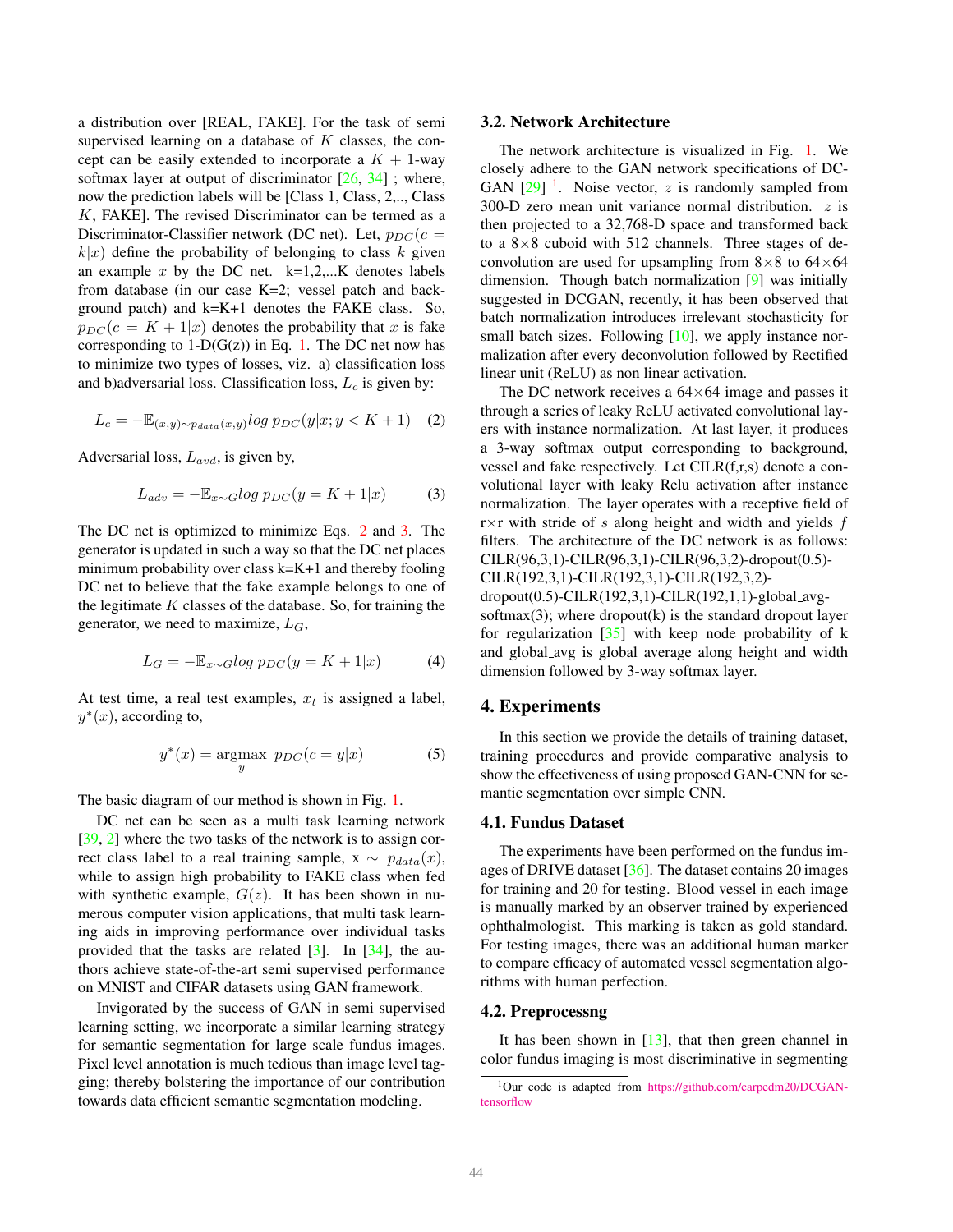<span id="page-3-2"></span>blood vessels. Following this, we considered only the green channel and performed histogram equalization to mitigate effects of non uniform illumination. Next,  $64\times64$  dimensional patches were extracted and label of central pixel is assigned as the class label of the entire patch. Following [\[13\]](#page-5-2), vessel patches are extracted from skeletonized ground truth maps while background patches are extracted from dilated maps. This helps in better prediction of pixels at the border of vessels.

<span id="page-3-0"></span>Table 1. Comparison of mean AUC of proposed GAN-CNN and simple CNN based segmentation on test set of DRIVE dataset. Comparison is done after training on different sized dataset. p-value (Welch's t-test [\[33\]](#page-6-20)) indicates that there is significant difference between the mean AUCs of the proposed method and simple CNN, specially when trained on smaller training sets.

|      | Dataset GAN-CNN(Proposed) |                   | $CNN$ p-value  |
|------|---------------------------|-------------------|----------------|
| 150K | 0.962                     | 0.960             | 0 <sub>1</sub> |
| 30K  | 0.945                     | 0.921             | $10^{-3}$      |
| 15K  | 0.931                     | $0.916$ $10^{-5}$ |                |

## 4.3. Training Details

For understanding the difference of performance between proposed GAN-CNN and simple CNN based method, we train on three different sized dataset, viz., a)150K b) 30K c) 15K consisting on  $150\times10^3$ ,  $30\times10^3$  and  $15\times10^3$  training patches respectively. On each dataset, we train the simple CNN and GAN-CNN from scratch.

ADAM optimizer $[12]$  is used for updating both the G and DC net. Initial learning rate for both G and DC is kept at 10<sup>−</sup><sup>4</sup> with a decay factor of 0.8 after every 20 epochs. Slope of leaky ReLU was maintained at 0.1. Trying to optimize the generator network with Eq. [4](#page-2-3) is practically not advisable [\[6\]](#page-4-5) because in the early phase of training, magnitudes of gradients propagated to generator are small. Thus, we instead minimize,

$$
L_G = -\mathbb{E}_{x \sim G} log\{1 - p_{DC}(y = K + 1|x)\} \tag{6}
$$

#### 4.4. Results

In retinal vessel segmentation literature, area under the Receiver Operation Curve, i.e., AUC is taken as a standard metric of comparison [\[5,](#page-4-3) [18,](#page-5-3) [19\]](#page-5-4). A larger AUC signifies a better segmenter. First, we compare the data efficiency of our proposed GAN-CNN and simple CNN based segmenter. In Table [1,](#page-3-0) we report the mean AUC of the two methods trained on 150K, 30K and 15K datasets and tested on the 20 test images. With 150K training, performances of both GAN-CNN and simple CNN are comparable with mean AUC values of 0.962 and 0.960 respectively. But, the superiority of GAN-CNN is manifested with reduction of training data. At 30K training, mean AUC of GAN-CNN is 0.9405 while that of simple CNN is 0.921; at 15K training,

<span id="page-3-1"></span>Table 2. Comparison of mean AUC of some of the contemporary deep learning based retinal vessel segmentation algorithm. Our proposed methods manifest comparable performance even when trained with much smaller training datasets. It is to be noted that in this preliminary work we have not performed extensive grid search for best learning rate scheduling or architecture fine tuning. So, there is future scope to enhance the data efficiency of our model even further.

| Method                    | Dataset Size | <b>AUC</b> |  |
|---------------------------|--------------|------------|--|
| Maji et al. $[18]$        | 60K          | 0.928      |  |
| Lahiri et al. [13]        | 120K         | 0.950      |  |
| Fu et al. $[5]$           | 330K         | 0.947      |  |
| Maji et al. [19]          | 60K          | 0.919      |  |
| Liskowski et al. $[1]$    | 3857K        | 0.963      |  |
| <b>GAN-CNN</b> (Proposed) | 30K          | 0.945      |  |
| <b>GAN-CNN</b> (Proposed) | 15K          | 0.931      |  |

the corresponding values are 0.931 and 0.916 respectively. We also visualize the ROC curves of the two methods on the entire test dataset in Fig. [3.](#page-4-8) It can be seen that the ROC curve of proposed GAN-CNN is always higher than simple CNN when trained on smaller scale dataset. Table [1](#page-3-0) and Fig. [3](#page-4-8) thus strongly advocates use of GAN based segmentation models specially while training on limited amount of labeled data.

Table [1](#page-3-0) shows that the mean AUC of GAN-CNN is greater than that of simple CNN. To test the significance of this observation we perform a Welch's t-test which is a special adaptation of Student's t-test for unequal variances [\[33\]](#page-6-20). The null hypothesis in this case is that the mean AUCs of both paradigms of segmenters are same. The p-value for Welch's t-test comes out to be 0.1,  $10^{-5}$  and  $10^{-7}$  on 150K, 30K and 15K training set respectively. This shows that the difference of mean AUCs between GAN-CNN and simple CNN is significant specially when trained on limited dataset. For the 150K dataset training, differences in performance of GAN-CNN and CNN are statistically insignificant.

We also compare the performance of our model trained on limited data with some of the contemporary deep learning based techniques for automated retinal vessel segmentation. The competing methods are a) Maji et al.  $[18]$ : The authors first train a denoised stacked auto encoder for vessel reconstruction followed by supervised refinement of the autoencoder network. The learnt features are then fed to an ensemble of random forest for final classification; b) Lahiri et al. [\[13\]](#page-5-2): Here, a 2-stage ensemble (based on bootstrap sampling and architectural variation) of stacked denoised autoencoder is used for classifying a central pixel to either vessel or background class; c) Liskowski et al. [\[1\]](#page-4-4): An end-to-end CNN based network is proposed with different variants of image preprocessing and structured predic-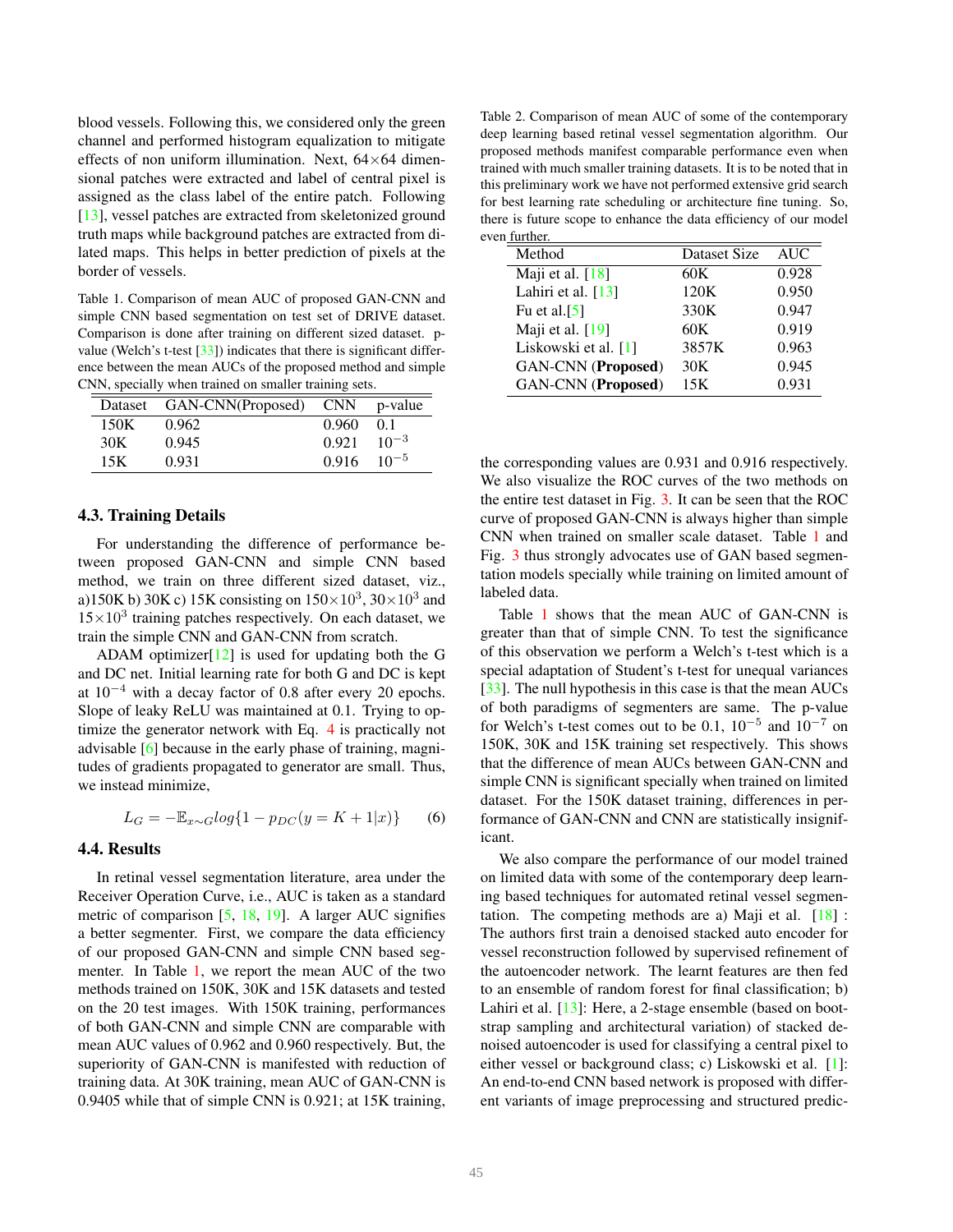<span id="page-4-9"></span>

<span id="page-4-8"></span>Figure 3. ROC curves of proposed GAN-CNN and simple CNN on the combined 20 test images of DRIVE retina dataset. 30K and 15K dataset contains total 30,000 and 15,000 training patches respectively. Curves of GAN-CNN always tends to be higher on the ROC plots compared to simple CNN based segmenter. The visualization bolsters our claim that training a GAN based CNN for semantic segmentation is data efficient.

tion; d) Fu et al. [\[5\]](#page-4-3): The authors train a deep CNN followed by finer refinement using conditional random fields e) Maji et al. [\[19\]](#page-5-4): An ensemble of deep CNNs is used for pixelwise prediction. We tabulate the comparative perfor-mances in Table [2.](#page-3-1) It is to be noted that even with much smaller dataset size, our proposed method performs comparable (sometimes even better) than the competing techniques trained with 2X-10X times more training data. Also, in this preliminary work, we have not done extensive grid search for hyper parameter tuning or architectural refinement. In a follow up work we wish to perform a detailed refinement with an envision of further enhancement of data efficiency of our model.

In Fig. [4,](#page-5-11) we visualize an exemplary set of examples generated by the generator network of our GAN based model and real training patches from the database. It can be appreciated that the parameterization of the trained generator enables it to map a 300-D latent space to viable  $64\times64$ dimensional fundus patches. Specially, the anatomy of vessel representation learnt by the generator is worth considering.

## 5. Conclusion

In this paper we proposed a semi supervised paradigm of semantic segmentation using generative adversarial networks. The training of the proposed method was shown to be more data efficient compared to normal CNN training. Our preliminary work thus advocates future researchers working on large scale microscopic images to leverage GAN based CNN model for semantic segmentation to reduce manual labeling effort. There are some immediate extensions possible from the presented work. One possibility is to make use of large amount of unlabeled data by forcing the DC-net to place low likelihood for fake class to these examples [\[26\]](#page-6-14). Another possibility to use use class conditional generator [\[27\]](#page-6-21) network to force it to generate class specific fake examples and forcing the DC-net to classify these fake examples. Both of these methods are further steps towards improving the performance of the combined DC-net.

## References

- <span id="page-4-4"></span>[1] Segmenting retinal blood vessels with deep neural networks. [2,](#page-1-2) [4](#page-3-2)
- <span id="page-4-6"></span>[2] A. Argyriou, T. Evgeniou, and M. Pontil. Multi-task feature learning. *Advances in neural information processing systems*, 19:41, 2007. [3](#page-2-4)
- <span id="page-4-7"></span>[3] R. Caruana. Multitask learning. In *Learning to learn*, pages 95–133. Springer, 1998. [3](#page-2-4)
- <span id="page-4-0"></span>[4] D. Ciresan, A. Giusti, L. M. Gambardella, and J. Schmidhuber. Deep neural networks segment neuronal membranes in electron microscopy images. In *Advances in neural information processing systems*, pages 2843–2851, 2012. [1](#page-0-1)
- <span id="page-4-3"></span>[5] H. Fu, Y. Xu, D. W. K. Wong, and J. Liu. Retinal vessel segmentation via deep learning network and fully-connected conditional random fields. In *Biomedical Imaging (ISBI), 2016 IEEE 13th International Symposium on*, pages 698– 701. IEEE, 2016. [1,](#page-0-1) [2,](#page-1-2) [4,](#page-3-2) [5](#page-4-9)
- <span id="page-4-5"></span>[6] I. Goodfellow, J. Pouget-Abadie, M. Mirza, B. Xu, D. Warde-Farley, S. Ozair, A. Courville, and Y. Bengio. Generative adversarial nets. In *Advances in neural information processing systems*, pages 2672–2680, 2014. [2,](#page-1-2) [4](#page-3-2)
- <span id="page-4-2"></span>[7] E. Grisan and A. Ruggeri. A divide et impera strategy for automatic classification of retinal vessels into arteries and veins. In *Engineering in medicine and biology society, 2003. Proceedings of the 25th annual international conference of the IEEE*, volume 1, pages 890–893. IEEE, 2003. [1](#page-0-1)
- <span id="page-4-1"></span>[8] A. Haddouche, M. Adel, M. Rasigni, J. Conrath, and S. Bourennane. Detection of the foveal avascular zone on retinal angiograms using markov random fields. *Digital Signal Processing*, 20(1):149–154, 2010. [1](#page-0-1)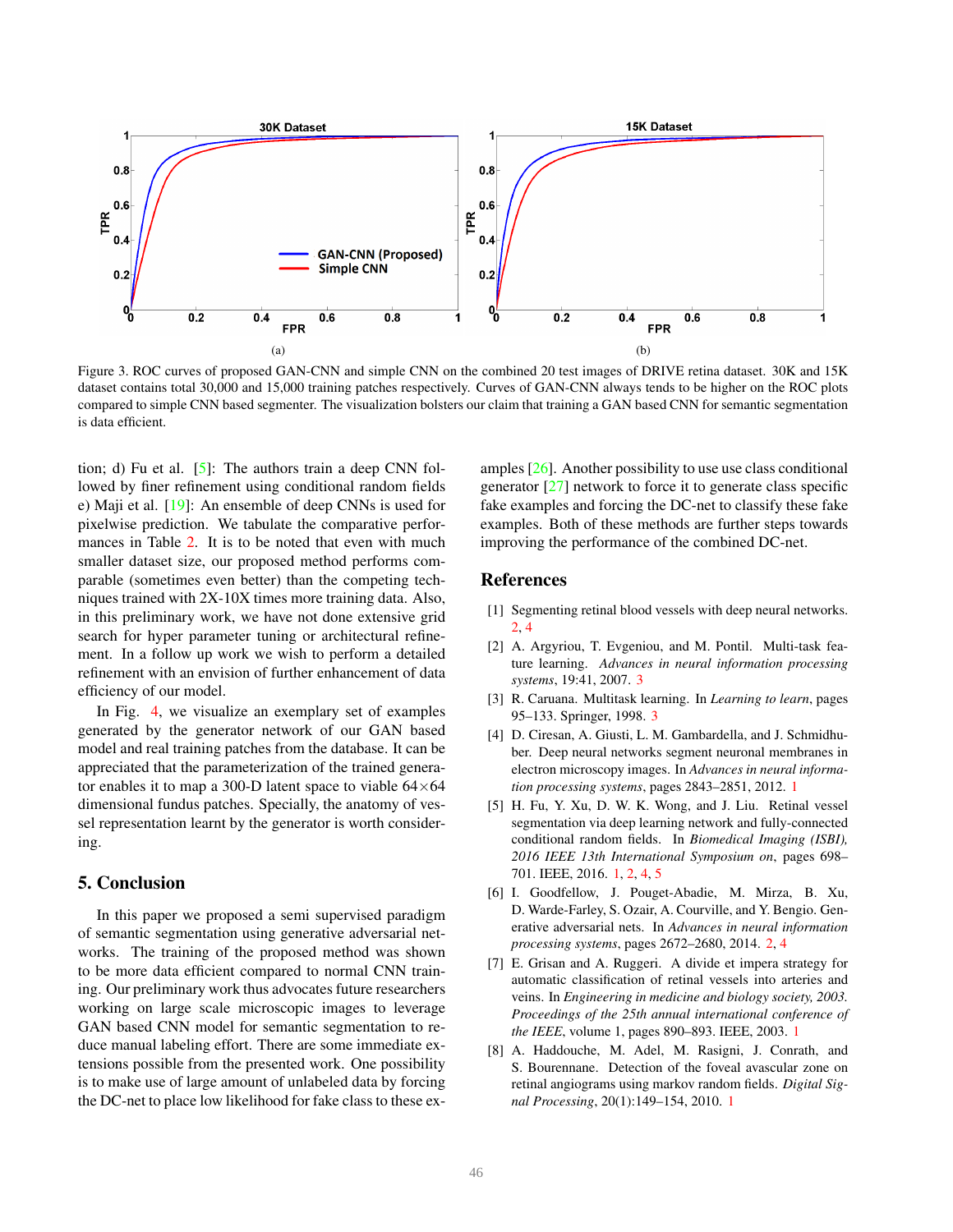



 $(c)$ 

<span id="page-5-11"></span>Figure 4. Exemplary real and generated image patches. (a): Samples generated during training on 30K dataset; (b): Samples generated during training on 15K dataset; (c) Real samples for training set.

- <span id="page-5-8"></span>[9] S. Ioffe and C. Szegedy. Batch normalization: Accelerating deep network training by reducing internal covariate shift. *arXiv preprint arXiv:1502.03167*, 2015. [3](#page-2-4)
- <span id="page-5-9"></span>[10] J. Johnson, A. Alahi, and L. Fei-Fei. Perceptual losses for real-time style transfer and super-resolution. In *European Conference on Computer Vision*, pages 694–711. Springer, 2016. [3](#page-2-4)
- <span id="page-5-1"></span>[11] J. J. Kanski and B. Bowling. *Clinical ophthalmology: a systematic approach*. Elsevier Health Sciences, 2011. [1](#page-0-1)
- <span id="page-5-10"></span>[12] D. Kingma and J. Ba. Adam: A method for stochastic optimization. *arXiv preprint arXiv:1412.6980*, 2014. [4](#page-3-2)
- <span id="page-5-2"></span>[13] A. Lahiri, A. G. Roy, D. Sheet, and P. K. Biswas. Deep neural ensemble for retinal vessel segmentation in fundus images towards achieving label-free angiography. In *Engineering in Medicine and Biology Society (EMBC), 2016 IEEE 38th Annual International Conference of the*, pages 1340–1343. IEEE, 2016. [2,](#page-1-2) [3,](#page-2-4) [4](#page-3-2)
- <span id="page-5-6"></span>[14] C. Ledig, L. Theis, F. Huszár, J. Caballero, A. Cunningham, A. Acosta, A. Aitken, A. Tejani, J. Totz, Z. Wang, et al. Photo-realistic single image super-resolution using a generative adversarial network. *arXiv preprint arXiv:1609.04802*, 2016. [2](#page-1-2)
- <span id="page-5-5"></span>[15] G. Lin, C. Shen, A. van den Hengel, and I. Reid. Efficient piecewise training of deep structured models for semantic segmentation. In *Proceedings of the IEEE Conference on Computer Vision and Pattern Recognition*, pages 3194–3203, 2016. [2](#page-1-2)
- <span id="page-5-7"></span>[16] M.-Y. Liu, T. Breuel, and J. Kautz. Unsupervised image-to-image translation networks. *arXiv preprint arXiv:1703.00848*, 2017. [2](#page-1-2)
- <span id="page-5-0"></span>[17] J. Long, E. Shelhamer, and T. Darrell. Fully convolutional networks for semantic segmentation. In *Proceedings of the IEEE Conference on Computer Vision and Pattern Recognition*, pages 3431–3440, 2015. [1,](#page-0-1) [2](#page-1-2)
- <span id="page-5-3"></span>[18] D. Maji, A. Santara, S. Ghosh, D. Sheet, and P. Mitra. Deep neural network and random forest hybrid architecture for learning to detect retinal vessels in fundus images. In *Engineering in Medicine and Biology Society (EMBC), 2015 37th Annual International Conference of the IEEE*, pages 3029– 3032. IEEE, 2015. [2,](#page-1-2) [4](#page-3-2)
- <span id="page-5-4"></span>[19] D. Maji, A. Santara, P. Mitra, and D. Sheet. Ensemble of deep convolutional neural networks for learning to detect retinal vessels in fundus images. *arXiv preprint arXiv:1603.04833*, 2016. [2,](#page-1-2) [4,](#page-3-2) [5](#page-4-9)